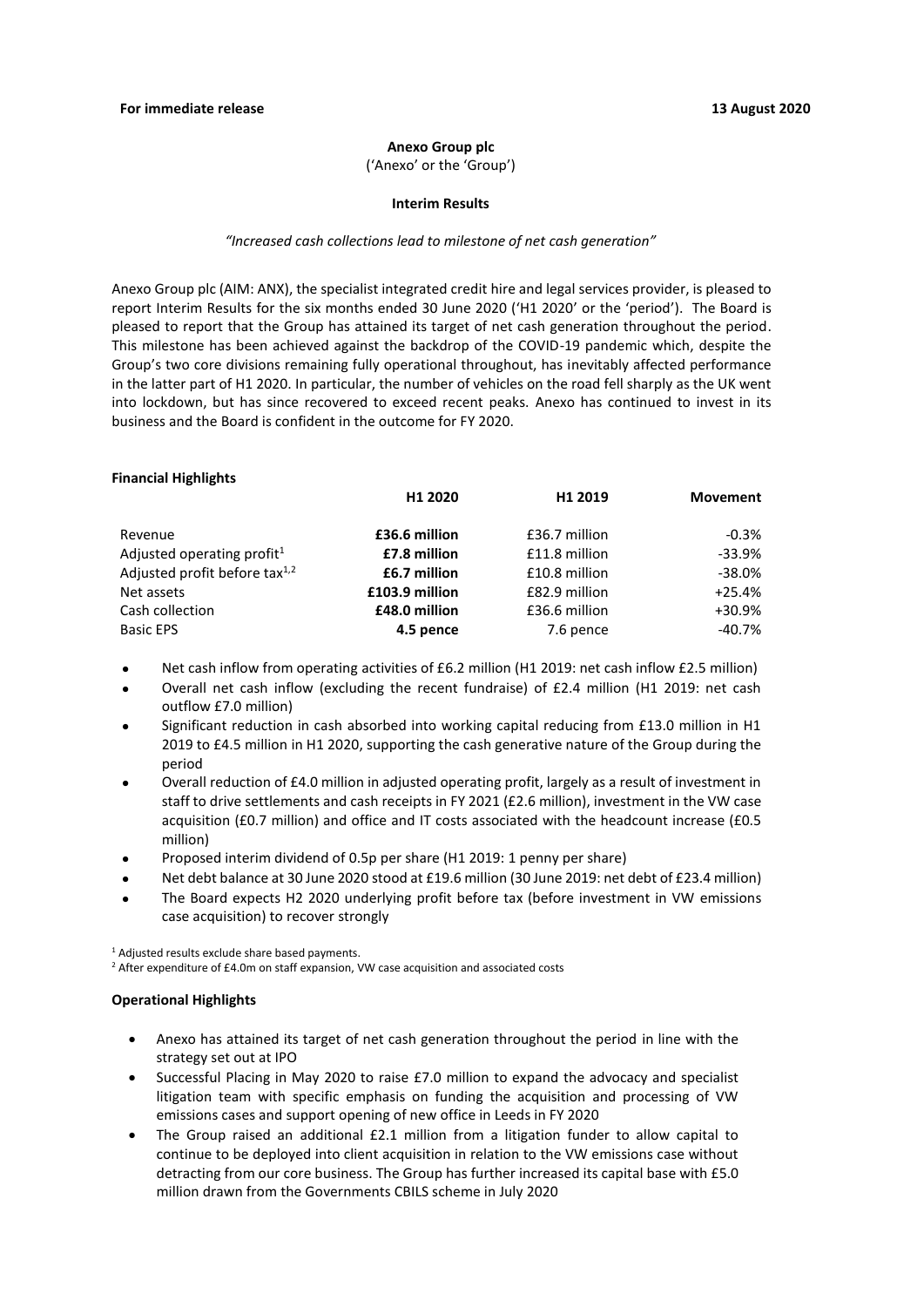- The COVID 19 impact on activity levels in the Credit Hire division was particularly evident in H1 2020 and affected revenue generation, but the number of the Group's vehicles on the road as we enter the second half of the year is ahead of our own internal targets and currently stands at 1,575 vehicles as at 12 August 2020
- As anticipated, as a result of the COVID 19 pandemic there was a reduction in settlement efficiency for the Legal Services division as staff were transitioned to working from home. This, combined with the costs associated with opening the second floor within the Bolton office and associated staff investment and recruitment, have led to both a reduction in cash receipts and fee income and an increased cost base
- As high-quality new lawyers reach case maturity and staff return to the office Anexo expects a return to previous efficiencies and increases in settlements and cash collections in H2 2020

| <b>KPIs</b>                                       | H1 2020 | H1 2019 | <b>Movement</b> |
|---------------------------------------------------|---------|---------|-----------------|
| Number of vehicles on hire at the period end      | 1,380   | 1,571   | $-12.2%$        |
| Average number of vehicles on hire for the period | 1,286   | 1,496   | $-14.0%$        |
| Completed vehicle hires                           | 2,953   | 3,363   | $-12.2%$        |
| Number of hire cases settled                      | 2,622   | 2,066   | $+26.9%$        |
| Cash collections from settled cases (£'000s)      | 47,961  | 36,628  | +30.9%          |
| Number of new cases funded                        | 3,025   | 3,392   | $-10.8%$        |
| Legal staff employed at period end                | 450     | 344     | +30.8%          |
| Number of senior fee earners at period end        | 137     | 109     | $+25.7%$        |
| Average number of senior fee earners              | 134     | 98      | $+36.7%$        |

## **Commenting on the Interim Results, Alan Sellers, Executive Chairman of Anexo Group plc, said:**

"I am pleased to report that Anexo has hit its target of becoming cash generative in the period. As we set out at IPO in 2018, our strategy was to invest and expand the Group's Legal Services division in order to increase the number of cases settled and therefore boost cash collections and maximise the value from the extensive back log of cases in our portfolio. Our ability to deliver on the strategy sends a clear message about Anexo's ability to deliver results to our shareholders, and will give confidence in the Group as we look to expand our unique business model and make the most of the significant market opportunity.

"The COVID 19 pandemic has undoubtedly impacted the Group in the first six months of the year, but as we see activity levels for our Credit Hire division returning to normal, and the case portfolio of our expanded Legal Services division matures and case settlement efficiency improves, we are confident that both revenue generation and earnings growth should return in the second half.

"As we continue to offer dividends to our shareholders and reinstate market guidance, we look forward to the future with confidence."

**- Ends -**

## **Analyst meeting**

A conference call for analysts only will be held at 09.30am today, 13 August 2020. A copy of the Interim Results presentation is available at the Group's website:<https://www.anexo-group.com/> . Please contact Buchanan if you would like to join the call.

An audio webcast of the conference call with analysts will be available after 12pm today[:https://webcasting.buchanan.uk.com/broadcast/5f0eccdb4c167c121579686c](https://webcasting.buchanan.uk.com/broadcast/5f0eccdb4c167c121579686c)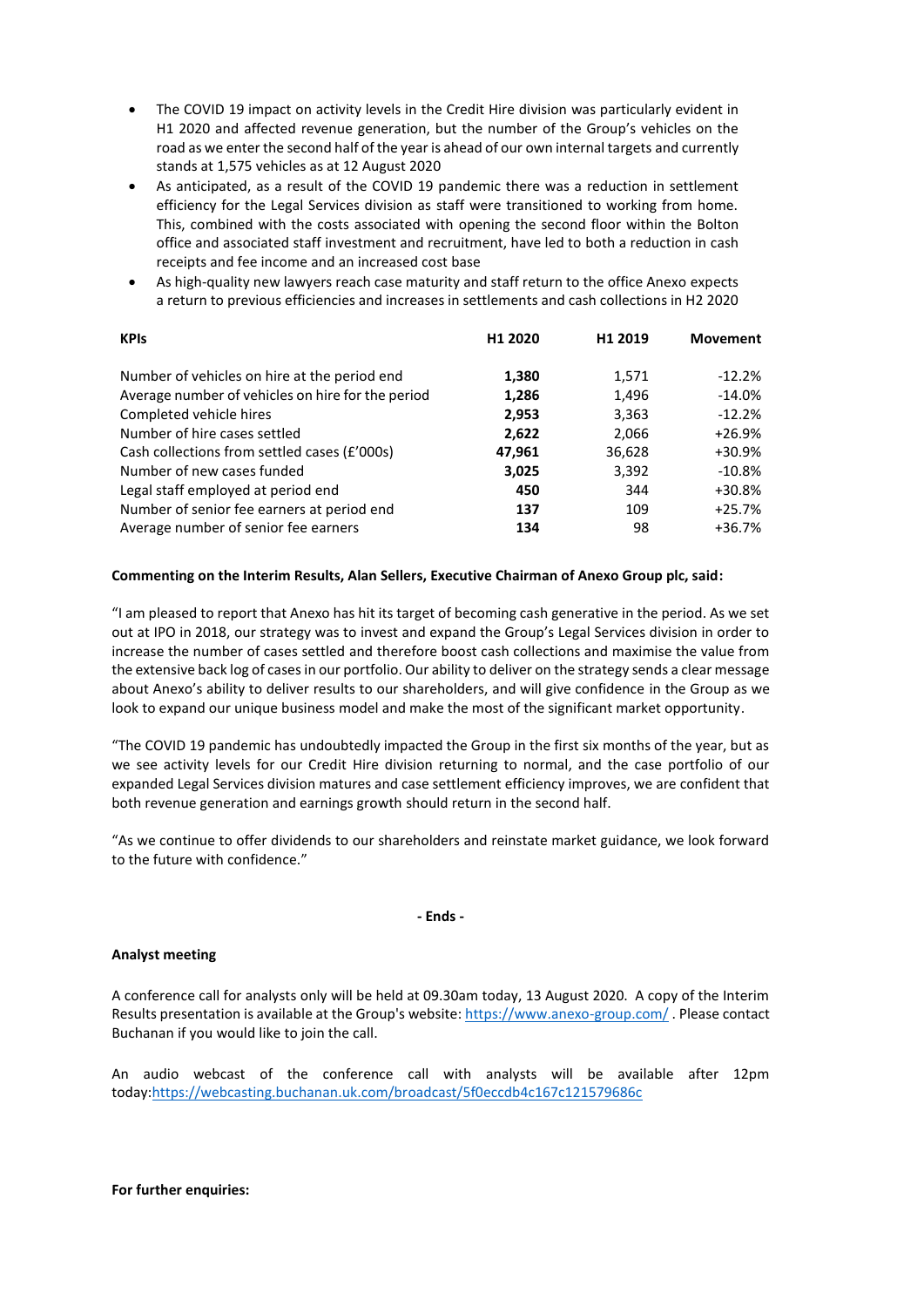## **Anexo Group plc** +44 (0) 151 227 3008 Alan Sellers, Executive Chairman [www.anexo-group.com](http://www.anexo-group.com/) Mark Bringloe, Chief Financial Officer Nick Dashwood Brown, Head of Investor Relations

## **Arden Partners plc**

**(Nominated Adviser and Broker)** John Llewellyn-Lloyd / Benjamin Cryer (Corporate) Fraser Marshall (Equity Sales)

**Berenberg**  (Joint Broker) Mark Whitmore/Yudith Karunaratna

Buchanan (Financial Communications) Henry Harrison-Topham / Steph Watson / Hannah Ratcliff +44 (0) 20 7466 5000

+44 (0) 20 7614 5900 [www.arden-partners.co.uk](http://www.arden-partners.co.uk/)

> +44 (0) 20 3207 7800 www.berenberg.de

[Anexo@buchanan.uk.com](mailto:Anexo@buchanan.uk.com)

#### **Notes to Editors:**

Anexo is a specialist integrated credit hire and legal services provider. The Group has created a unique business model by combining a direct capture Credit Hire business with a wholly owned Legal Services firm. The integrated business targets the impecunious not at fault motorist, referring to those who do not have the financial means or access to a replacement vehicle.

Through its dedicated Credit Hire sales team and network of over 1,100 active introducers around the UK, Anexo provides customers with an end-to-end service including the provision of Credit Hire vehicles, assistance with repair and recovery, and claims management services. The Group's Legal Services division, Bond Turner, provides the legal support to maximise the recovery of costs through settlement or court action as well as the processing of any associated personal injury claim.

The Group was admitted to trading on AIM in June 2018 with the ticker ANX.

For additional information please visit[: www.anexo-group.com.](http://www.anexo-group.com/) To subscribe to our investor alert service and receive all press releases, financial results and other key shareholder messages as soon as they become available, please visit[: https://www.anexo-group.com/content/investors/alert.asp.](https://www.anexo-group.com/content/investors/alert.asp)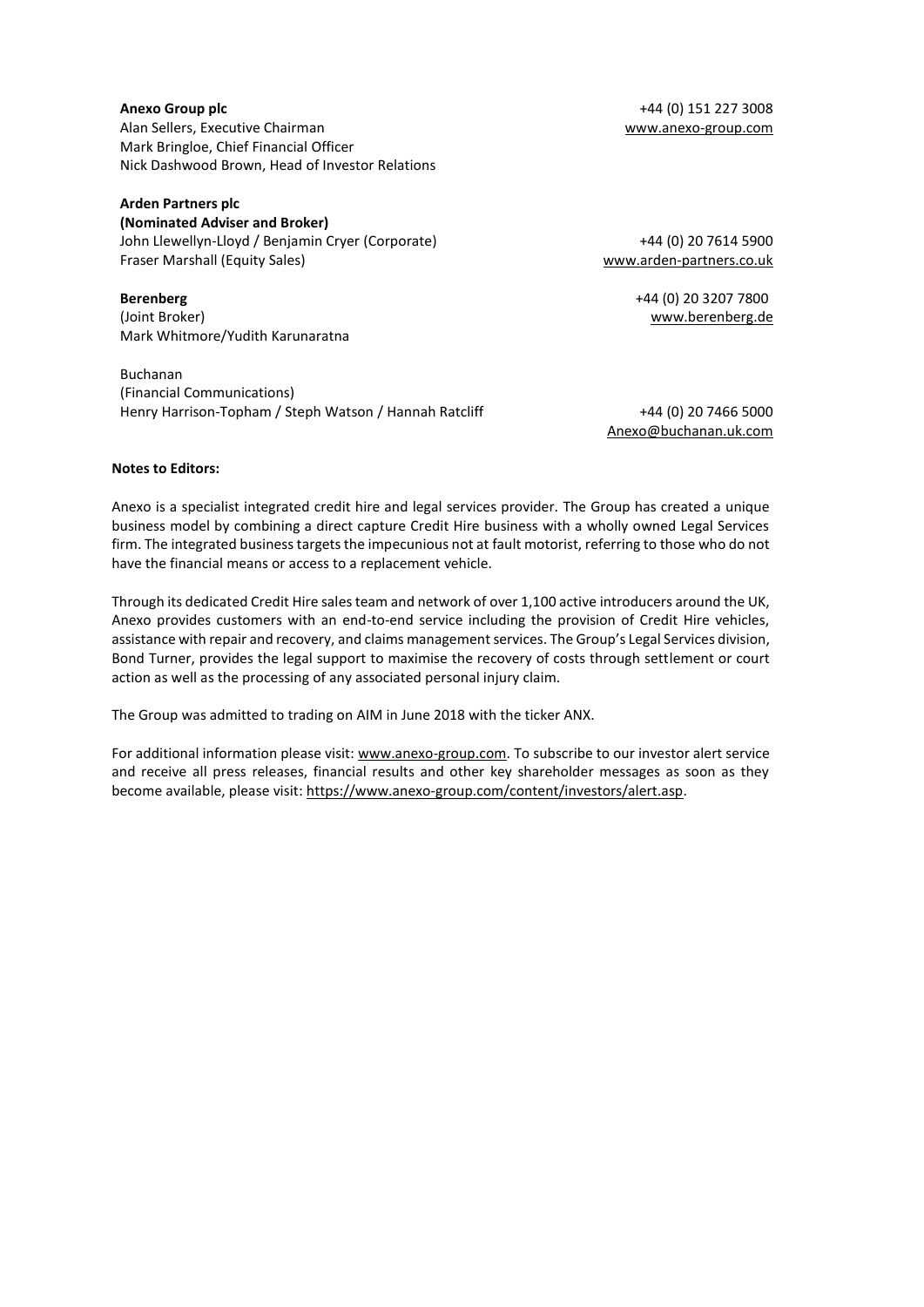### **Executive Chairman's Statement**

On behalf of the Board, I am pleased to introduce Anexo's results for the six-month period ended 30 June 2020, a period during in which the Group has achieved its target of becoming net cash generative.

As in 2019, and notwithstanding the issues associated with the COVID-19 pandemic, the Group has continued to focus on the legal services business, with efforts and investment driving settlement capacity and cash collections from the recruitment of a significant number of senior litigators across both the Liverpool and Bolton offices.

This investment has driven value from within our extensive case portfolio, and as a result the Group has reported an overall net cash inflow (excluding proceeds from the recent placing) of £2.4 million. This is a milestone for the Group and represents a significant improvement over the position in H1 2019 where £7.0 million of cash was absorbed, and that of H2 2019, where a further £1.5 million of cash was absorbed.

The most significant contributory factor to this trend remains cash collections from settled cases. Driven by the continued investment in legal staff, these reached £48.0 million in H1 2020, an increase of 30.9% on H1 2019 (£36.6 million) and a slight increase over that seen in H2 2019, which totalled £47.5 million. The cash collections figure should be viewed in the light of the impact of the COVID-19 pandemic. As previously announced, our Legal Services division has remained operational throughout the lockdown period. Many of our staff have transitioned to working from home and the court system has remained open for hearings via video conference or telephone. Notwithstanding the ability of the division to adapt, there were significant logistical challenges for our litigators, as there were for the insurers, the defence law firms and the courts, as they all battled to work through the widespread disruption of normal working practices. This inevitably had an effect on the ability of our staff to agree settlements with their counterparty representatives and to expedite the consequent collection of cash. We are encouraged by the speed with which our staff have returned to normal working practices following the end of formal lockdown.

The credit hire business has also been affected by the effects of the pandemic. The number of vehicles on the road fell sharply at the end of March 2020 as the UK went into lockdown. At the lowest point during this period our weekly levels of new business fell to around 25% of our normal expected volumes.

It has been pleasing, therefore, to see activity levels recovering quickly. This has been particularly helped by the large element of our business focussed upon the courier market, which predominantly concentrates on smaller motorcycles of 125cc and below. As a consequence, the number of vehicles on the road as we enter the second half of the year is ahead of our own post-pandemic internal targets. The initial drop-off has inevitably impacted H1 2020, with the average number of vehicles on the road falling 14% to 1,286 (H1 2019: 1,496). The number of vehicles on the road drives revenues and performance in the Credit Hire division, as do cash collections for the Legal Services division. Both of these were affected by the pandemic and further details of this impact are given below.

## **H1 2020 Group performance**

Anexo delivered a strong performance across all key financial metrics and KPIs in 2019 and that trend broadly continued into H1 2020. Nevertheless, the reported results for the full six months have been impacted at both a profit and cash perspective by the COVID-19 pandemic. Whilst revenues at a Group level were in line with those reported in H1 2019, reaching £36.6 million, they were 12.3% below H2 2019 (£41.8 million) as both the number of cases funded reduced and the investment in legal staff continued. The unavoidable reduction in settlement efficiency as staff were transitioned to working from home inevitably meant that the division, despite its increased staffing levels, did not enjoy a corresponding increase in cash receipts and fee income in the short term. Overall wages and salary costs within the Legal Services division, which are expensed as incurred, increased from £6.0 million in H1 2019 to £8.0 million in H2 2019 to £8.8 million in H1 2020. As a result of this and combined with £0.4 million of VW marketing costs, which have also been expensed as incurred, alongside an increased investment in office and IT costs (£0.5 million), adjusted operating profit reduced in H1 2020 to £7.8 million from £11.8 million in H1 2019 (H2 2019: £13.4 million). This illustrates the impact which the COVID-19 pandemic has had on the Group trading performance but equally shows the division's success in attracting high-quality staff and the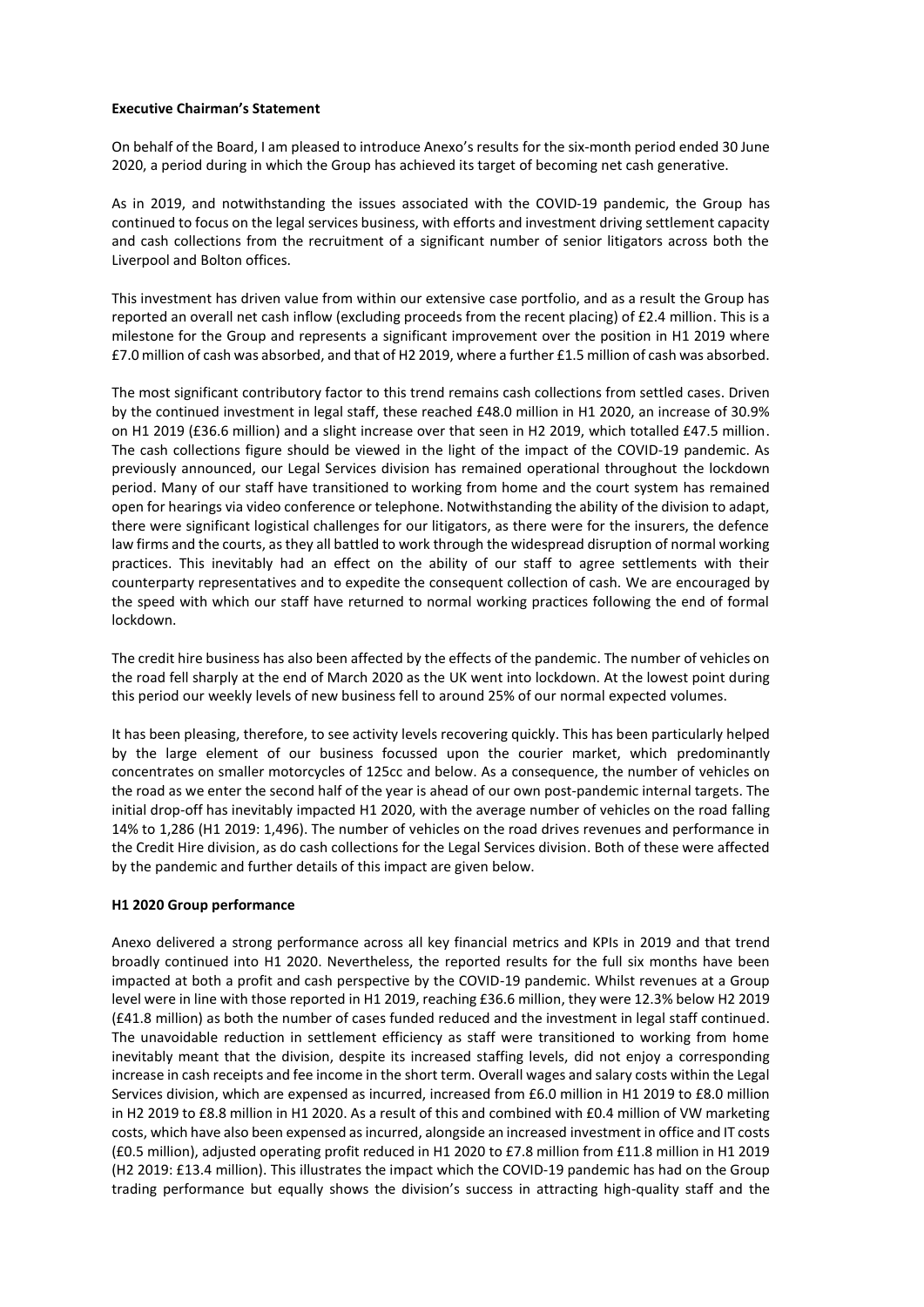commensurate prospects for increased cash collections as settlement efficiencies return and the new recruits reach case maturity.

#### *Credit Hire division*

As previously reported in 2019, Anexo has continued to carefully manage growth in the Credit Hire division so as to focus investment on increasing settlement capacity within the Legal Services division. This strategy, alongside the impact of the COVID-19 pandemic, has resulted in a decline in activity levels between H1 2019 and H1 2020. The number of completed vehicle hires reduced from 3,363 to 2,953 respectively during this period and the impact of the COVID-19 pandemic is particularly apparent between H2 2019 (completed hires: 3,819) and H1 2020 where activity fell by 23.0%.

Whilst the average number of vehicles on the road declined by 14.0% period to period to 1,286 in H1 2020 (H1 2019: 1,496), it reached 1,380 at the end of H1 2020, reflecting the sharp recovery in activity levels. The number of vehicles on the road now exceeds the Group's own post COVID-19 expectations, reflecting our strong offering to the market and increased market share due to a number of our competitors reducing or ceasing activity in the sector.

This decline in activity impacted the trading performance of the division with revenues declining by 10.7% to £20.7 million in H1 2020 (H1 2019: £23.2 million), and profit before tax declining from £8.3 million in H1 2019 to £6.8 million in H1 2020. However, we have continued to see improvements in the value of each claim taken on as our sales team remains focused on generating the best possible opportunities for us to deploy working capital. We expect this policy and trend to continue as competition reduces.

#### *Legal Services division*

As noted above, effort remains focused on growing the claim settlement capacity of the Group and recruitment has continued throughout H1 2020 with the number of senior fee earners rising from 106 at the end of H1 2019 to 127 at the end of FY 2019 to 137 at the end of H1 2020. We have continued to recruit staff during this period and the fact that many of our peers have been making redundancies has provided opportunities for the Group to add to its pool of specialist litigators. It is also worth noting that the Group did not furlough any staff during the period.

This investment continues to drive growth in cash collections, despite the impact on growth levels caused by transitioning our staff to work from home and the impact of the COVID-19 pandemic on the insurers, their legal representatives and the courts. Cash collections increased by £11.3 million or 30.9% between H1 2019 and H1 2020, rising to £48.0 million from £36.6 million. The figure for H1 2020 was slightly above that seen in H2 2019 (£47.5 million) and, while positive in itself, this demonstrates the impact of the COVID-19 pandemic on our ability to settle cases and generate cash for the Group.

With our offices remaining open throughout the period, a large proportion of our staff have now returned to their office locations. We have introduced a fully flexible 24-hour working day alongside measures to ensure our staff are operating in as safe an office environment as they can. These measures are expected to result in a return to previous efficiencies and increases in settlements and cash collections into H2 2020.

Revenues for the Legal Services division, which strongly converts to cash, showed an increase of 17.8%, reaching £15.9 million in H1 2020 (H1 2019: £13.5 million). Profit before taxation declined to £0.6 million (H1 2019: £2.3 million), reflecting the significant investment in the new Bolton office and associated staff recruitment costs. As noted above, staffing costs within the Legal Services division increased from £6.0 million in H1 2019 to £8.8 million in H1 2020. As a result of the slowdown caused by the COVID-19 pandemic, the full effect of this investment has yet to be seen. Nevertheless, the number and quality of the senior staff we now have as well as our existing backlog of quality cases, puts the Group in a strong position to benefit as we return to more normal times. Noting the working capital cycle of a typical case and the timeline for settlement inherent in the court process, an experienced litigator will not reach capacity from a settlement and cash collection position for at least nine to twelve months, a period which has been extended in some cases due to COVID-19. Consequently, the considerable benefits to cash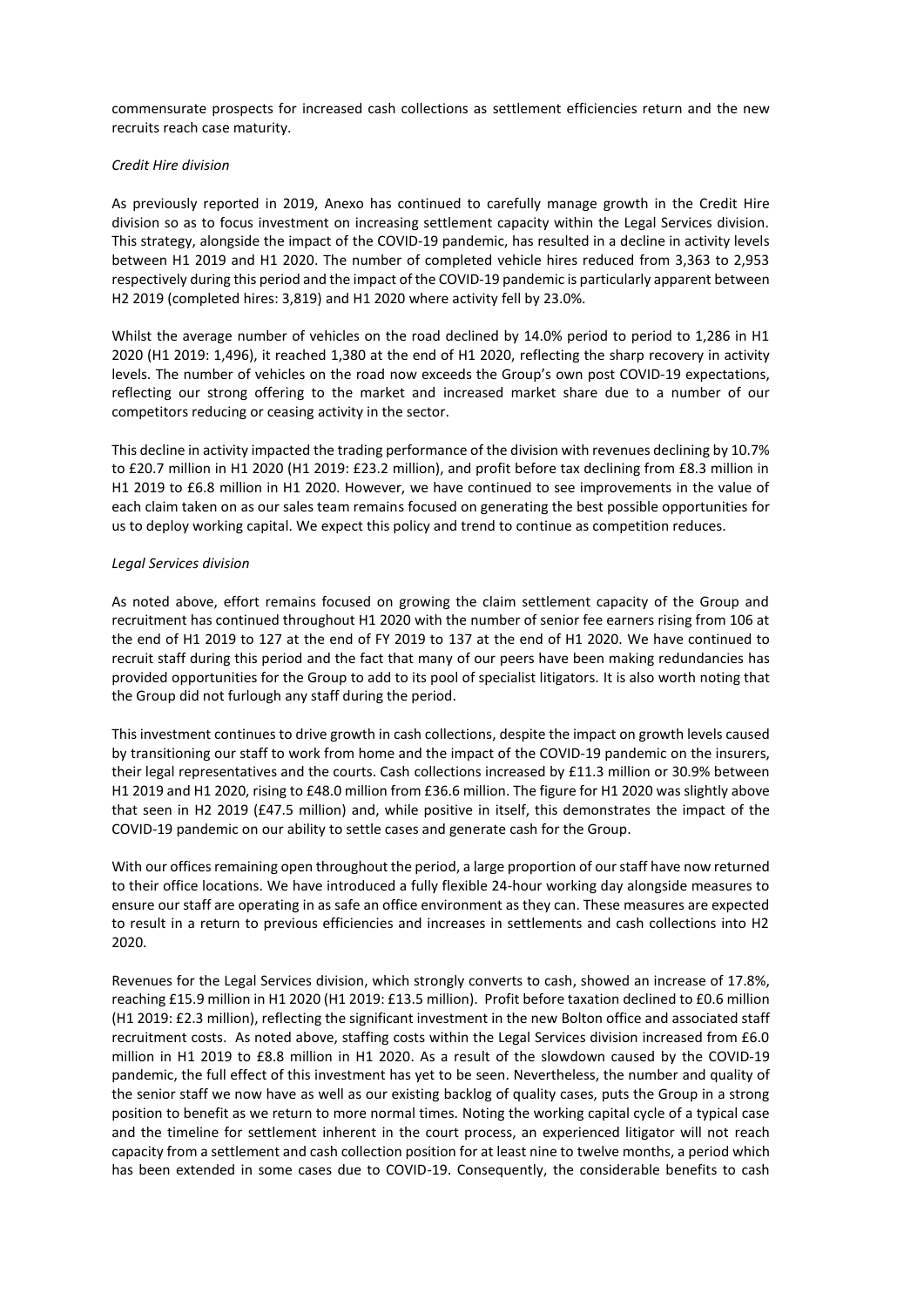collections from the Group's investment in FY2019, initially expected in early FY2020, are expected to be seen later in the cycle.

With Bolton out-performing management's expectations, property negotiations continue to ensure the Leeds office is open and operational in FY 2020.

As previously outlined, Bond Turner also operates an in-house advocacy and specialist litigation team which handles complex professional and clinical negligence claims. Many of these constitute high value and high profile cases, some of which have been ongoing for many years; one example is the class action concerning historic abuse at Aston Hall psychiatric hospital. The case was settled for the clients in 2019 and negotiations regarding our associated legal fees continue.

More recently the advocacy team commenced action on behalf of a number of individuals who have registered their intention to pursue a claim against Volkswagen AG ("VW") and its subsidiaries (the "VW Emissions case"). The Group is currently actively engaged on approximately 10,700 cases following a limited marketing campaign in late 2019 and mid 2020 which was predominantly conducted through social media channels, the costs of which have been expensed as incurred. Approximately £935,000 was invested and expensed in H2 2019 in marketing, IT and staffing costs, with an additional £689,000 being invested in H1 2020 to drive additional claimants to the Group.

The Board notes the decision by the Court of Appeal, announced on 7 August 2020, to refuse Volkswagen permission to appeal against the High Court judgement of 6 April 2020. This decision reinforces the Board's belief that a settlement is both desirable and necessary. In the event of any settlement, the percentage of potential damages and associated costs accruing to the Group would have a significant positive impact on the Group's expectations for profits and cash flow for the relevant accounting period. Any revenue from a settlement would be unlikely to accrue until FY 2021 at the earliest. There is no certainty that a settlement in favour of the Group's clients will be reached, nor is there any guarantee that such a settlement would include financial compensation.

However, the current state of the proposed litigation process has led the Group to raise £2.1 million from a litigation funder to provide capital for further client acquisition without detracting from our core business. As explained in note 2 to the accounts, we have expanded our segmental reporting disclosures to provide transparency into the underlying level of performance of the core business and areas of investment.

#### **Dividend**

The Board is pleased to propose an interim dividend of 0.5p per share which will be paid on 23 September 2020 to those shareholders on the register at the close of business on 28 August 2020. The shares will become ex-dividend on 27 August 2020. The Board intends to maintain its progressive dividend policy over the full year but with a greater weighting towards the second half.

## **Trading Outlook**

Having seen a decline in activity levels and cash collections in H1 2020 as a result of the global pandemic, recent activity levels indicate a strong second half performance for the Credit Hire division. The outlook for the Legal Services division is also positive with recruitment continuing as the market remains challenging for many competing legal businesses. Recovery to the levels originally envisaged in cash collections is expected to be somewhat slower to recover than credit hire activity; however, the return of our staff to the office and recent trends indicate positive momentum in what is traditionally a slower period during the summer months.

The recent fundraise, generating £7.0 million of funds after expenses, alongside the £2.1 million secured to support the investment in VW and £5.0 million drawn from Secure Trust Bank Plc in July 2020, under the Government backed CBILS scheme, has resulted in a significant improvement in cash headroom for the Group. This will allow us to continue to take advantage of growth opportunities in the market whilst pursuing our core strategy of increasing cash generation from the Group's significant case portfolio.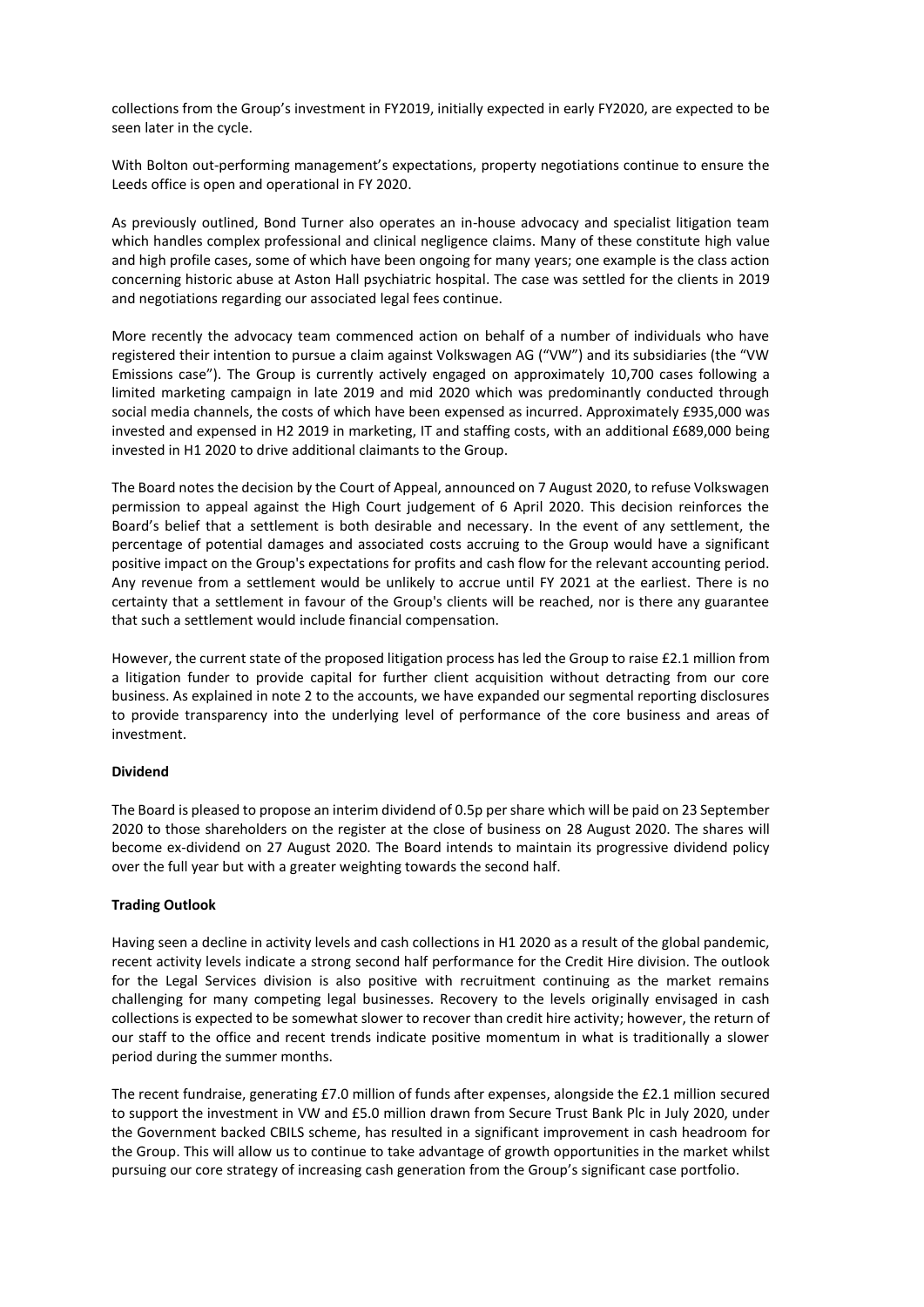Anexo has weathered the unprecedented storm of the COVID-19 pandemic extremely well and the Board is very proud of the fact that both its core divisions remained operational throughout. The Board is confident of the Group's ability to continue on its growth trajectory and, mindful of the significant possible opportunities which may arise from the current disruption, looks to the future with considerable optimism.

While uncertainty remains on the future economic impacts of the COVID-19 pandemic, with seven months of trading completed the Board is pleased to provide the following guidance to the market.

- Despite a challenging H1 2020, the Board notes the rebound in vehicle numbers within the Credit Hire division and is confident that H2 2020 should recover strongly.
- The Group is anticipating significantly increased planned investment in staff and marketing in relation to the VW emissions case of circa £4.0 million for H2 2020. The Group takes the prudent accounting approach of expensing all these costs in full at the time of spend.
- This investment, which will be separately disclosed by the Group going forward, will be funded through both a portion of the funds raised in May 2020 and the newly agreed facility of £2.1 million from a litigation funder.
- While this investment will impact overall cash flow, the Board expects the core credit hire and legal services business to continue to be cash generative in H2 2020.

**Alan Sellers Executive Chairman** 13 August 2020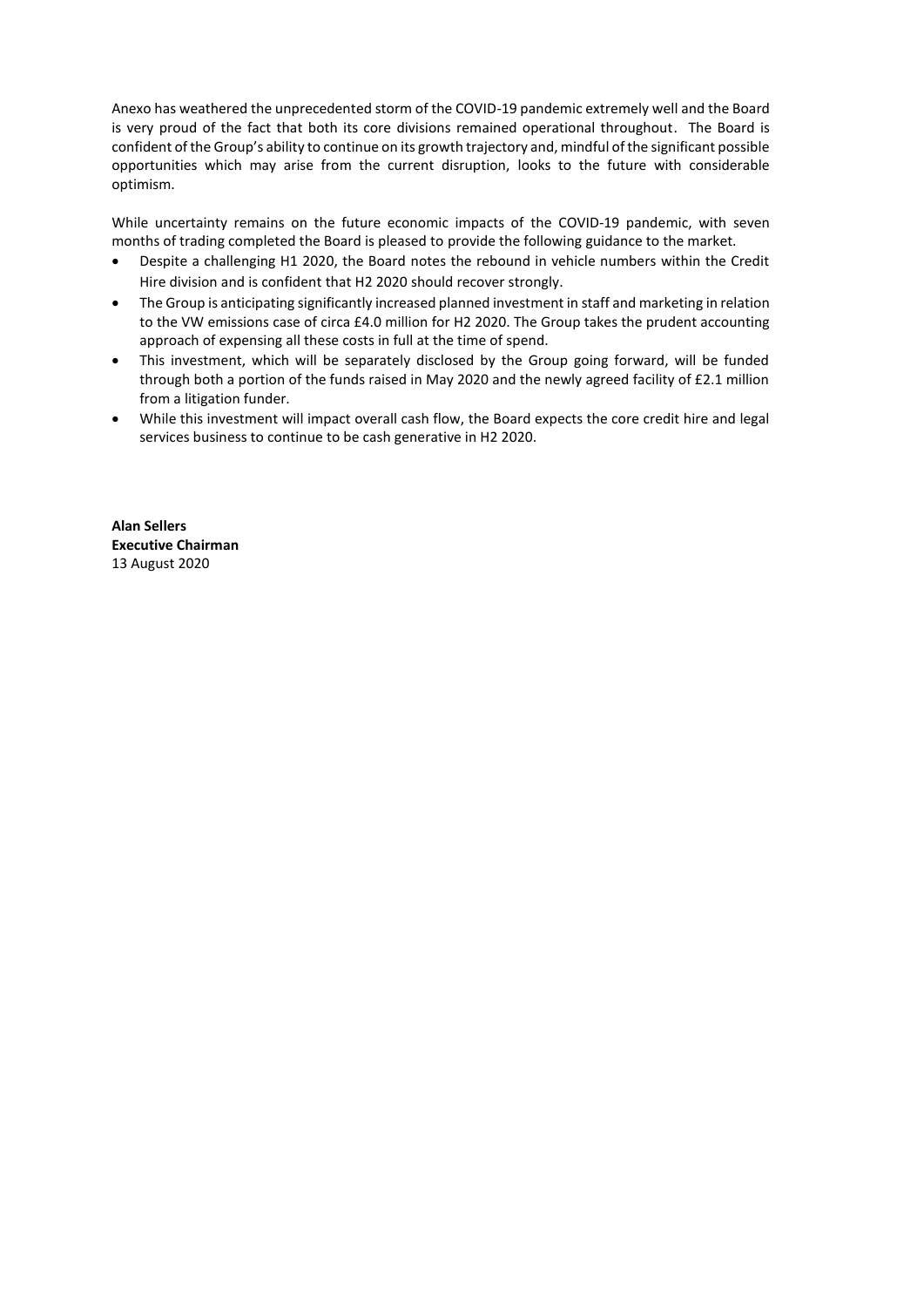# **Consolidated Statement of Comprehensive Income For the unaudited period ended 30 June 2020**

|                                                                                                     | <b>Unaudited</b><br><b>Half year</b><br>ended | <b>Unaudited</b><br><b>Half year</b><br>ended | <b>Audited</b><br>Year ended |
|-----------------------------------------------------------------------------------------------------|-----------------------------------------------|-----------------------------------------------|------------------------------|
|                                                                                                     | 30-Jun-20                                     | 30-Jun-19                                     | 31-Dec-19                    |
|                                                                                                     | £'000s<br><b>Note</b>                         | £'000s                                        | £'000s                       |
| Revenue                                                                                             | 36,625                                        | 36,717                                        | 78,510                       |
| Cost of sales                                                                                       | (7, 560)                                      | (7, 225)                                      | (15, 703)                    |
| <b>Gross profit</b>                                                                                 | 29,065                                        | 29,492                                        | 62,807                       |
| Depreciation & gain on sale of fixed assets                                                         | (1, 122)                                      | (1, 192)                                      | (2, 327)                     |
| Depreciation on right of use assets                                                                 | (2,041)                                       | (2,849)                                       | (4, 220)                     |
| Amortisation                                                                                        | (44)                                          |                                               | (35)                         |
| Administrative expenses                                                                             | (18, 044)                                     | (13, 638)                                     | (30,975)                     |
| Operating profit before exceptional items                                                           | 7,814                                         | 11,813                                        | 25,250                       |
| Share based payment charges                                                                         | (329)                                         | (329)                                         | (657)                        |
| Non-recurring administrative expenses                                                               |                                               |                                               |                              |
| <b>Operating profit</b>                                                                             | 7,485                                         | 11,484                                        | 24,593                       |
| Finance costs                                                                                       | (965)                                         | (762)                                         | (1,801)                      |
| Lease finance costs                                                                                 | (176)                                         | (292)                                         | (401)                        |
| <b>Total finance costs</b>                                                                          | (1, 141)                                      | (1,054)                                       | (2, 202)                     |
| Profit before tax                                                                                   | 6,344                                         |                                               |                              |
|                                                                                                     |                                               | 10,430                                        | 22,391                       |
| Taxation<br>Profit and total comprehensive income for the<br>year attributable to the owners of the | (1, 374)                                      | (2,045)                                       | (4, 403)                     |
| company                                                                                             | 4,970                                         | 8,385                                         | 17,988                       |
| <b>Earnings per share</b>                                                                           |                                               |                                               |                              |
| Basic earnings per share (pence)                                                                    | 4.5                                           | 7.6                                           | 16.4                         |
| Diluted earnings per share (pence)                                                                  | 4.4                                           | 7.4                                           | 16.0                         |

The above results were derived from continuing operations.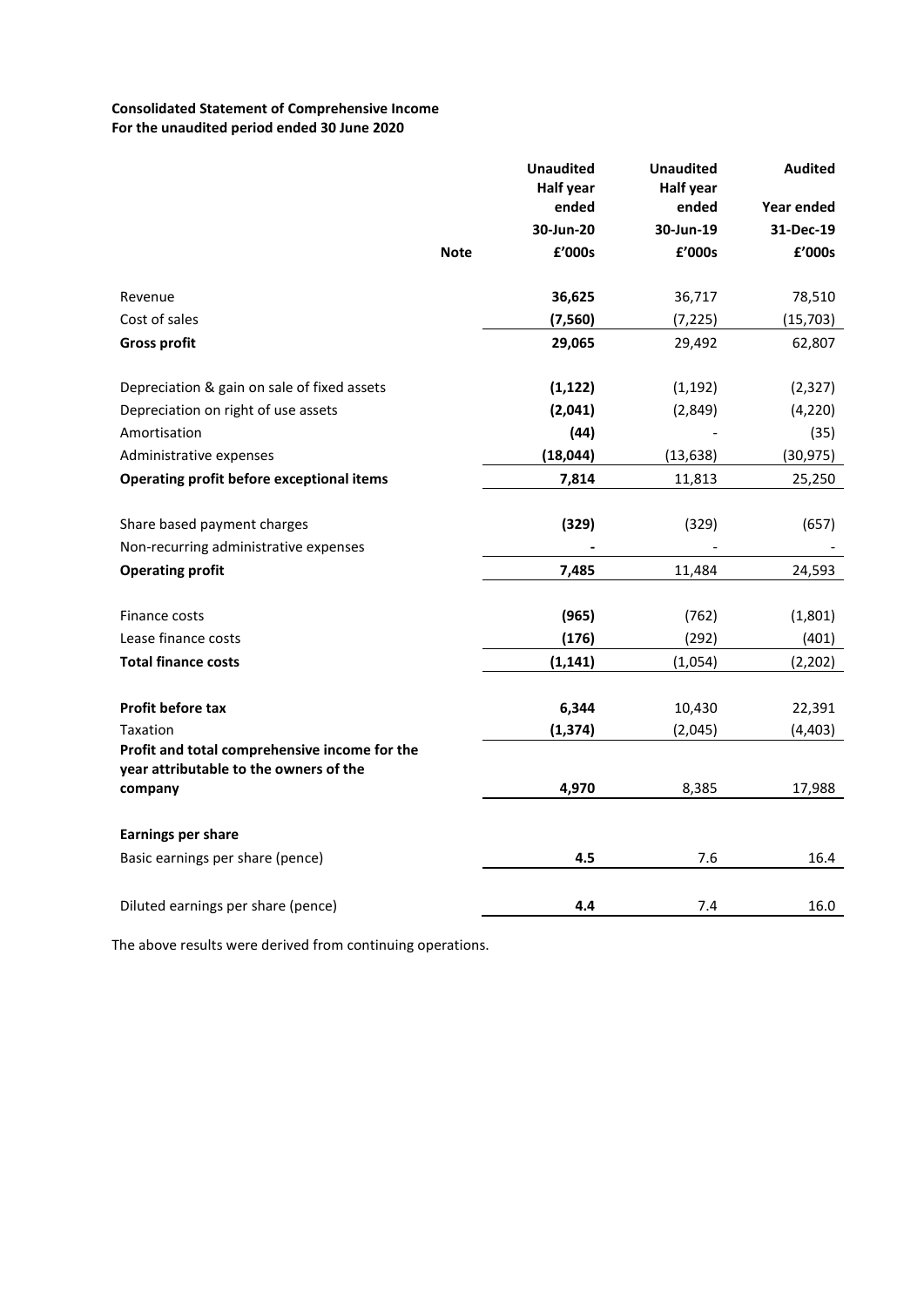## **Consolidated Statement of Financial Position Unaudited at 30 June 2020**

|                                                |             | <b>Unaudited</b> | <b>Unaudited</b> | <b>Audited</b> |
|------------------------------------------------|-------------|------------------|------------------|----------------|
|                                                |             | 30-Jun-20        | 30-Jun-19        | 31-Dec-19      |
| <b>Assets</b>                                  | <b>Note</b> | £'000s           | £'000s           | £'000s         |
| <b>Non-current assets</b>                      |             |                  |                  |                |
| Property, plant and equipment                  |             | 4,056            | 3,233            | 3,673          |
| Right-of-use assets                            |             | 7,129            | 9,815            | 7,821          |
| Intangible assets                              |             | 191              |                  | 175            |
|                                                |             | 11,376           | 13,048           | 11,669         |
| <b>Current assets</b>                          |             |                  |                  |                |
| Trade and other receivables                    |             | 132,379          | 116,841          | 127,768        |
| Cash and cash equivalents                      |             | 11,211           | 491              | 2,270          |
|                                                |             | 143,590          | 117,332          | 130,038        |
| <b>Total assets</b>                            |             | 154,966          | 130,380          | 141,707        |
| <b>Equity and liabilities</b>                  |             |                  |                  |                |
| <b>Equity</b>                                  |             |                  |                  |                |
| Share capital                                  |             | 58               | 55               | 55             |
| Share premium                                  |             | 16,180           | 9,235            | 9,235          |
| Share based payment reserve                    |             | 1,370            | 713              | 1,041          |
| Retained earnings                              |             | 86,334           | 72,862           | 81,365         |
| Equity attributable to the owners of the Group |             | 103,942          | 82,865           | 91,696         |
| <b>Non-current liabilities</b>                 |             |                  |                  |                |
| Other interest-bearing loans and borrowings    |             | 2,712            |                  | 393            |
| Lease liabilities                              |             | 4,885            | 5,150            | 5,029          |
| Deferred tax liabilities                       |             |                  | 20               | 32             |
|                                                |             | 7,597            | 5,170            | 5,454          |
| <b>Current liabilities</b>                     |             |                  |                  |                |
| Bank overdraft                                 |             | 17,320           | 14,532           | 17,784         |
| Other interest-bearing loans and borrowings    |             | 10,813           | 9,382            | 12,144         |
| Lease liabilities                              |             | 2,599            | 4,927            | 3,124          |
| Trade and other payables                       |             | 7,726            | 9,118            | 7,915          |
| Corporation tax liability                      |             | 4,969            | 4,386            | 3,590          |
|                                                |             | 43,427           | 42,345           | 44,557         |
| <b>Total liabilities</b>                       |             | 51,024           | 47,515           | 50,011         |
| <b>Total equity and liabilities</b>            |             | 154,966          | 130,380          | 141,707        |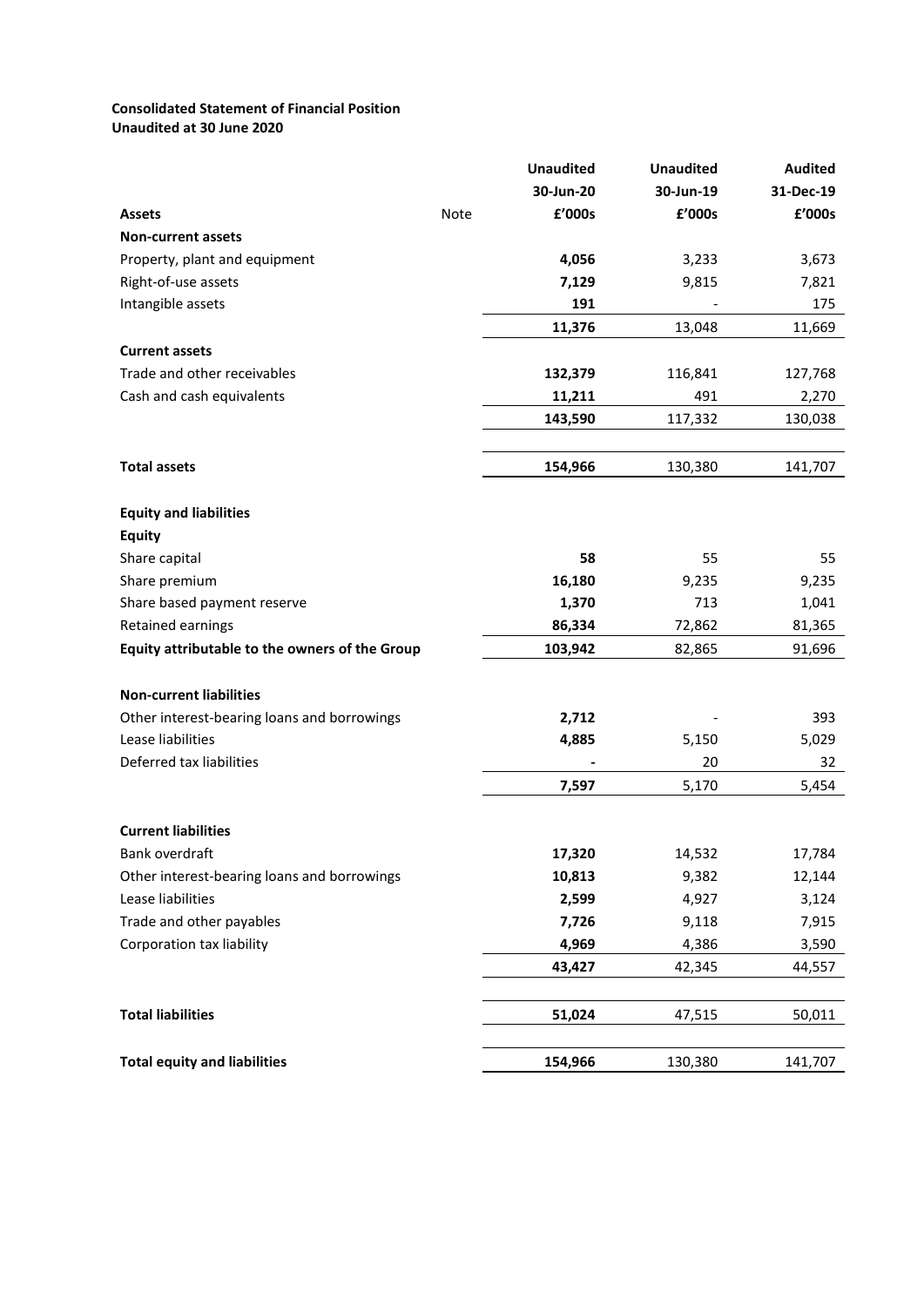# **Consolidated Statement of Changes in Equity For the unaudited period ended 30 June 2020**

|                                                                                  |                          |              | <b>Share based</b> |                 |              |
|----------------------------------------------------------------------------------|--------------------------|--------------|--------------------|-----------------|--------------|
|                                                                                  | <b>Share</b>             | <b>Share</b> | payment            | <b>Retained</b> |              |
|                                                                                  | capital                  | premium      | reserve            | earnings        | <b>Total</b> |
|                                                                                  | £'000s                   | £'000s       | £'000s             | £'000s          | £'000s       |
| At 1 January 2020                                                                | 55                       | 9,235        | 1,041              | 81,365          | 91,696       |
| Profit for the year and total<br>comprehensive income                            | $\overline{\phantom{a}}$ |              |                    | 4,970           | 4,970        |
| Issue of share capital                                                           | 3                        | 6,944        |                    |                 | 6,947        |
| Share based payments                                                             |                          |              | 329                |                 | 329          |
| Dividends                                                                        |                          |              |                    |                 |              |
| At 30 June 2020                                                                  | 58                       | 16,179       | 1,370              | 86,335          | 103,942      |
|                                                                                  |                          |              |                    |                 |              |
| At 1 January 2019                                                                | 55                       | 9,235        | 384                | 66,127          | 75,801       |
| Profit for the year and total<br>comprehensive income                            |                          |              |                    | 8,385           | 8,385        |
| Share based payments                                                             |                          |              | 329                |                 | 329          |
| Dividends                                                                        |                          |              |                    | (1,650)         | (1,650)      |
| At 30 June 2019                                                                  | 55                       | 9,235        | 713                | 72,862          | 82,865       |
| Profit for the year and total<br>comprehensive income<br>Creation of share based |                          |              |                    | 9,603           | 9,603        |
| payments reserve                                                                 |                          |              | 328                |                 | 328          |
| Dividends                                                                        |                          |              |                    | (1, 100)        | (1, 100)     |
| At 31 December 2019                                                              | 55                       | 9,235        | 1,041              | 81,365          | 91,696       |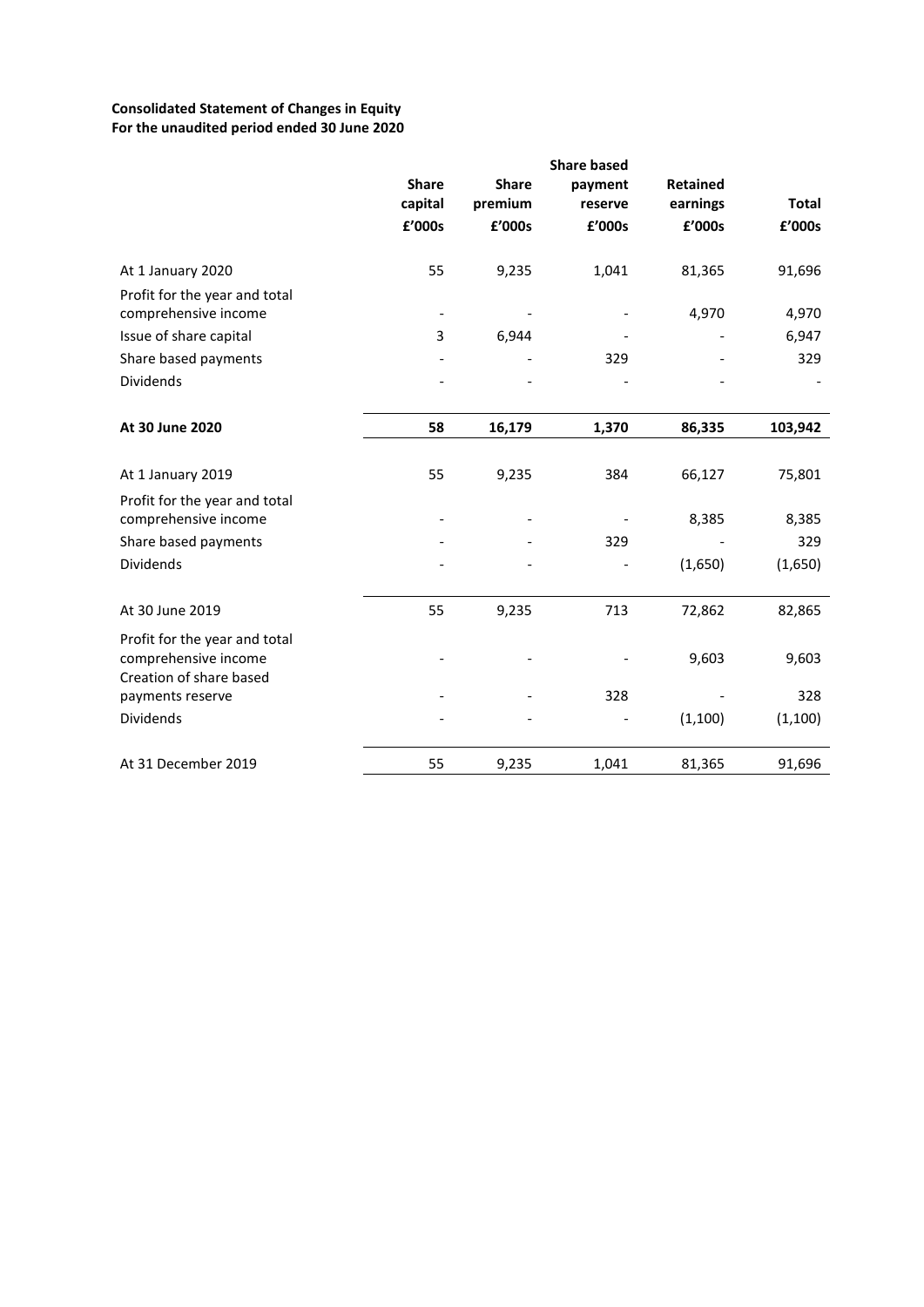## **Anexo Group Plc Consolidated Statement of Cash Flows For the unaudited period ended 30 June 2020**

|                                              | <b>Unaudited</b>          | <b>Unaudited</b>          |                              |
|----------------------------------------------|---------------------------|---------------------------|------------------------------|
|                                              | <b>Half year</b><br>ended | <b>Half year</b><br>ended | <b>Audited</b><br>Year ended |
|                                              | 30-Jun-20                 | 30-Jun-19                 | 31-Dec-19                    |
|                                              | £'000s                    | £'000s                    | £'000s                       |
|                                              |                           |                           |                              |
| Cash flows from operating activities         |                           |                           |                              |
| Profit for the year                          | 4,970                     | 8,385                     | 17,988                       |
| Adjustments for:                             |                           |                           |                              |
| Depreciation and amortisation                | 3,163                     | 4,041                     | 6,574                        |
| Amortisation                                 | 44                        |                           | 35                           |
| <b>Financial expense</b>                     | 1,141                     | 1,054                     | 2,202                        |
| Taxation                                     | 1,374                     | 2,045                     | 4,403                        |
|                                              | 10,692                    | 15,525                    | 31,175                       |
| <b>Working capital adjustments</b>           |                           |                           |                              |
| Increase in trade and other receivables      | (4,611)                   | (15, 211)                 | (26, 294)                    |
| Increase in trade and other payables         | 137                       | 2,225                     | 1,351                        |
| Cash generated from operations               | 6,218                     | 2,539                     | 6,232                        |
|                                              |                           |                           |                              |
| Interest paid                                | (965)                     | (762)                     | (1,797)                      |
| Tax paid                                     | (27)                      | (2, 240)                  | (5, 230)                     |
| Net cash from operating activities           | 5,226                     | (463)                     | (795)                        |
|                                              |                           |                           |                              |
| Cash flows from investing activities         |                           |                           |                              |
| Proceeds from sale of property, plant and    |                           |                           |                              |
| equipment                                    | 476                       | 195                       | 374                          |
| Acquisition of property, plant and equipment | (1,981)                   | (1, 349)                  | (3, 104)                     |
| Investment in intangible fixed assets        | (59)                      |                           | (210)                        |
| Net cash from investing activities           | (1, 564)                  | (1, 154)                  | (2,940)                      |
|                                              |                           |                           |                              |
| Cash flows from financing activities         |                           |                           |                              |
| Net proceeds from the issue of               |                           |                           |                              |
| share capital                                | 6,947                     |                           |                              |
| Proceeds from new loan                       | 3,324                     |                           | 13,107                       |
| <b>Dividends</b>                             |                           | (1,650)                   | (2,750)                      |
| Repayment of borrowings                      | (2,706)                   | (210)                     | (10, 920)                    |
| Lease payments                               | (2, 193)                  | (2,879)                   | (4, 289)                     |
| Payment of finance lease liabilities         | (1,098)                   | (681)                     | (2, 225)                     |
| New finance lease arrangements               | 1,469                     |                           | 2,302                        |
| Net cash from financing activities           | 5,743                     | (5, 420)                  | (4,775)                      |
|                                              |                           |                           |                              |
| Net increase / (decrease) in cash and cash   |                           |                           |                              |
| equivalents                                  | 9,405                     | (7,037)                   | (8,510)                      |
| Cash and cash equivalents at 1 January       | (15, 514)                 | (7,004)                   | (7,004)                      |
| Cash and cash equivalents at period end      | (6, 109)                  | (14, 041)                 | (15, 514)                    |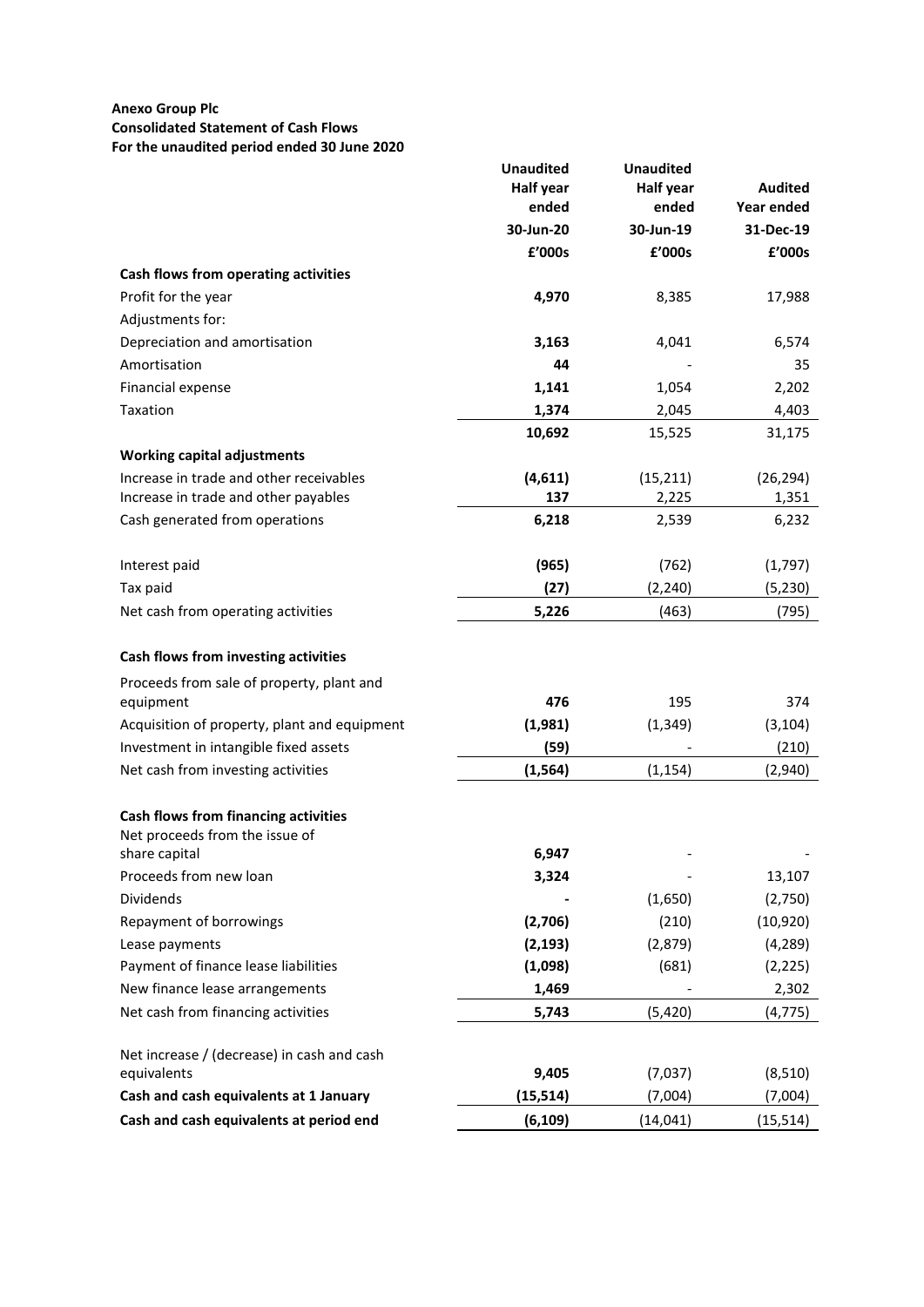## **Anexo Group Plc Notes to the Interim Statements For the unaudited period ended 30 June 2020**

### **1. Basis of preparation and significant accounting policies**

The condensed consolidated financial statements are prepared using accounting policies consistent with International Financial Reporting Standards and in accordance with International Accounting Standard ('IAS') 34, 'Interim Financial Reporting'.

The information for the year ended 31 December 2019 does not constitute statutory accounts as defined in Section 434 of the Companies Act 2006. A copy of the statutory accounts for that year has been delivered to the Registrar of Companies. The auditor's report on these accounts was not qualified and did not include a reference to any matters to which the auditor drew attention by way of emphasis without qualifying the report and did not contain statements under Section 498 (2) or (3) of the Companies Act 2006.

The condensed unaudited financial statements for the six months to 30 June 2020 have not been audited or reviewed by auditors pursuant to the Auditing Practices Board guidance on Review of Interim Financial Information.

The condensed consolidated financial statements have been prepared under the going concern assumption.

The Directors have assessed the future funding requirement of the Group, and have compared them to the levels of available cash and funding resources. The assessment included a review of current financial projections to December 2021. Having undertaken this work, the Directors are of the opinion that the Group has adequate resources to finance its operations for the foreseeable future and accordingly, continue to adopt the going concern basis in preparing the Interim Report.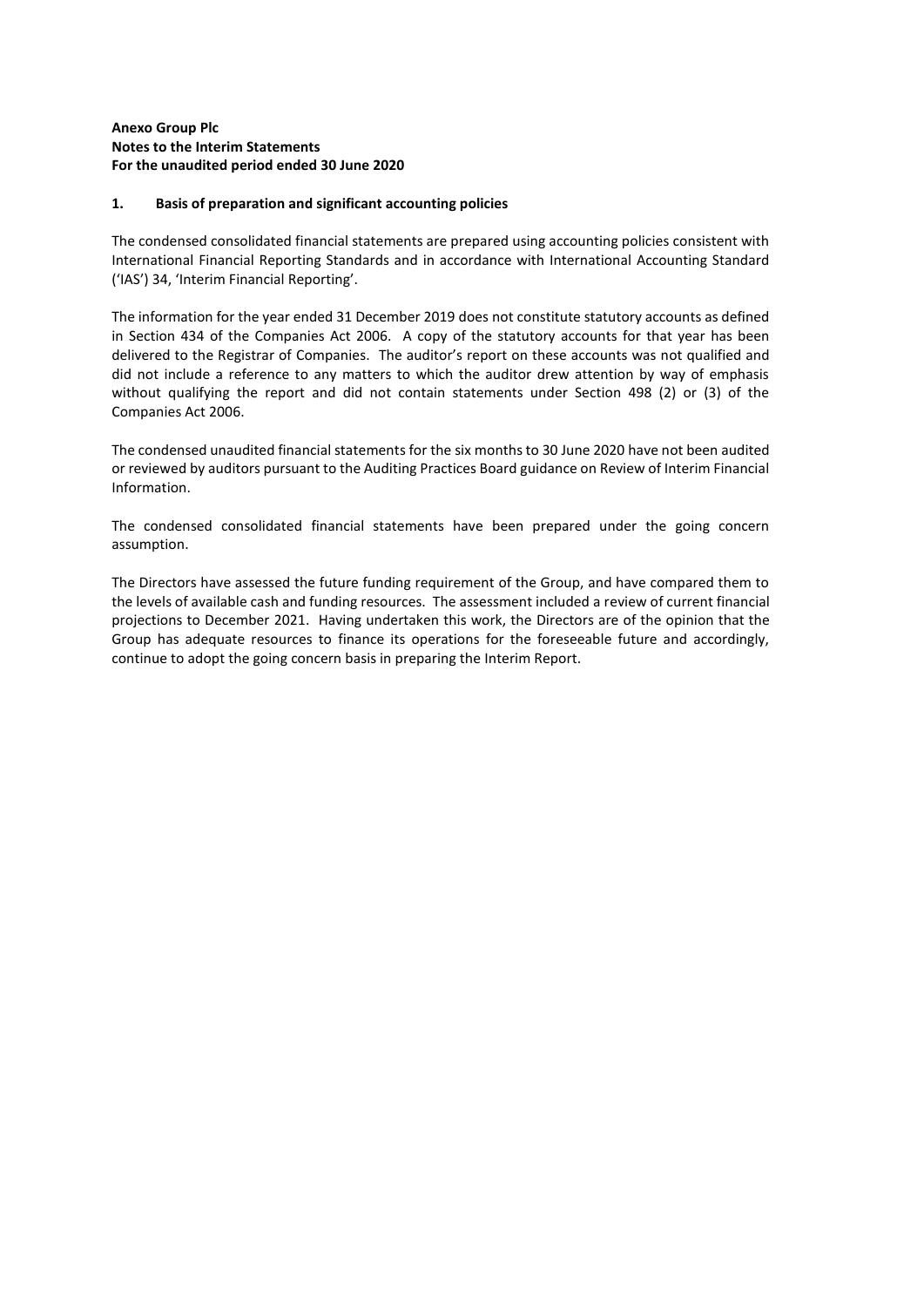## **2. Segmental Reporting**

The Group's reportable segments are as follows:

- the provision of credit hire vehicles to individuals who have had a non-fault accident, and
- associated legal services in the support of the individual provided with a vehicle by the Group and other legal service activities, and
- investment in the Volkswagen class action, and
- Group and central costs.

Management monitors the operating results of business segments separately for the purpose of making decisions about resources to be allocated and of assessing performance.

| Half year ended 30 June 2020 |
|------------------------------|
|------------------------------|

|                               | <b>Credit Hire</b> | <b>Legal Services</b> | <b>VW Class</b><br><b>Action</b><br>£'000s | Group and<br><b>Central Costs</b><br>£'000s | <b>Consolidated</b> |
|-------------------------------|--------------------|-----------------------|--------------------------------------------|---------------------------------------------|---------------------|
| <b>Revenues</b>               | £'000s             | £'000s                |                                            |                                             | £'000s              |
| Third party                   | 20,702             | 15,923                |                                            |                                             | 36,625              |
| <b>Total revenues</b>         | 20,702             | 15,923                |                                            |                                             | 36,625              |
| <b>Profit before taxation</b> | 6,812              | 837                   | (689)                                      | (616)                                       | 6,344               |
| Net cash from operations      | 4,553              | 1,931                 | (689)                                      | (569)                                       | 5,226               |
| <b>Depreciation</b>           | 2,802              | 361                   |                                            |                                             | 3,163               |
| <b>Segment assets</b>         | 107,511            | 44,363                |                                            | 3,092                                       | 154,966             |
| Capital expenditure           | 1,657              | 324                   |                                            |                                             | 1,981               |
| <b>Segment liabilities</b>    | 29,905             | 18,813                | 2,022                                      | 284                                         | 51,024              |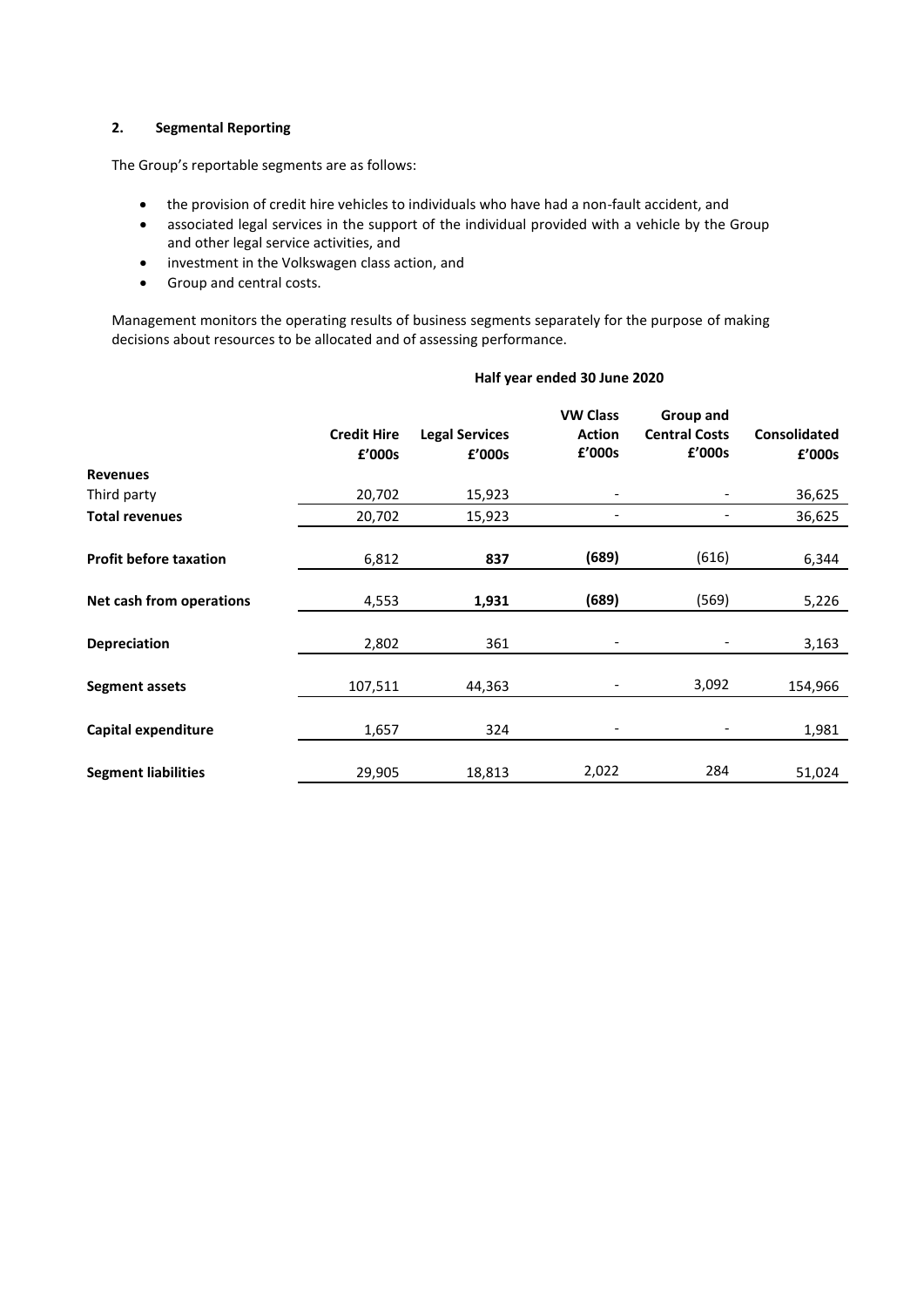# **Half year ended 30 June 2019**

|                               | <b>Credit Hire</b><br>£'000s | <b>Legal Services</b><br>£'000s | <b>VW Class</b><br><b>Action</b><br>£'000s | Group and<br><b>Central Costs</b><br>£'000s | <b>Consolidated</b><br>£'000s |
|-------------------------------|------------------------------|---------------------------------|--------------------------------------------|---------------------------------------------|-------------------------------|
| <b>Revenues</b>               |                              |                                 |                                            |                                             |                               |
| Third party                   | 23,197                       | 13,520                          |                                            |                                             | 36,717                        |
| <b>Total revenues</b>         | 23,197                       | 13,520                          |                                            |                                             | 36,717                        |
| <b>Profit before taxation</b> | 8,348                        | 2,322                           |                                            | (240)                                       | 10,430                        |
| Net cash from operations      | (405)                        | 287                             |                                            | (345)                                       | (463)                         |
| <b>Depreciation</b>           | 3,693                        | 348                             |                                            |                                             | 4,041                         |
| <b>Segment assets</b>         | 89,785                       | 40,498                          |                                            | 97                                          | 130,380                       |
| Capital expenditure           | 1,007                        | 342                             |                                            |                                             | 1,349                         |
| <b>Segment liabilities</b>    | 31,940                       | 15,295                          |                                            | 280                                         | 47,515                        |

# **Year ended 31 December 2019**

|                               | <b>Credit Hire</b><br>£'000s | <b>Legal Services</b><br>£'000s | <b>VW Class</b><br><b>Action</b><br>£'000s | Group and<br><b>Central Costs</b><br>£'000s | <b>Consolidated</b><br>£'000s |
|-------------------------------|------------------------------|---------------------------------|--------------------------------------------|---------------------------------------------|-------------------------------|
| <b>Revenues</b>               |                              |                                 |                                            |                                             |                               |
| Third party                   | 47,981                       | 30,529                          | $\qquad \qquad \blacksquare$               |                                             | 78,510                        |
| <b>Total revenues</b>         | 47,981                       | 30,529                          |                                            |                                             | 78,510                        |
| <b>Profit before taxation</b> | 17,915                       | 6,857                           | (935)                                      | (1, 446)                                    | 22,391                        |
| Net cash from operations      | (1, 360)                     | 2,427                           | (935)                                      | (927)                                       | (795)                         |
| <b>Depreciation</b>           | 5,767                        | 780                             |                                            |                                             | 6,547                         |
| <b>Segment assets</b>         | 97,177                       | 44,351                          | $\qquad \qquad \blacksquare$               | 179                                         | 141,707                       |
| Capital expenditure           | 2,131                        | 973                             |                                            |                                             | 3,104                         |
| <b>Segment liabilities</b>    | 30,765                       | 18,935                          |                                            | 311                                         | 50,011                        |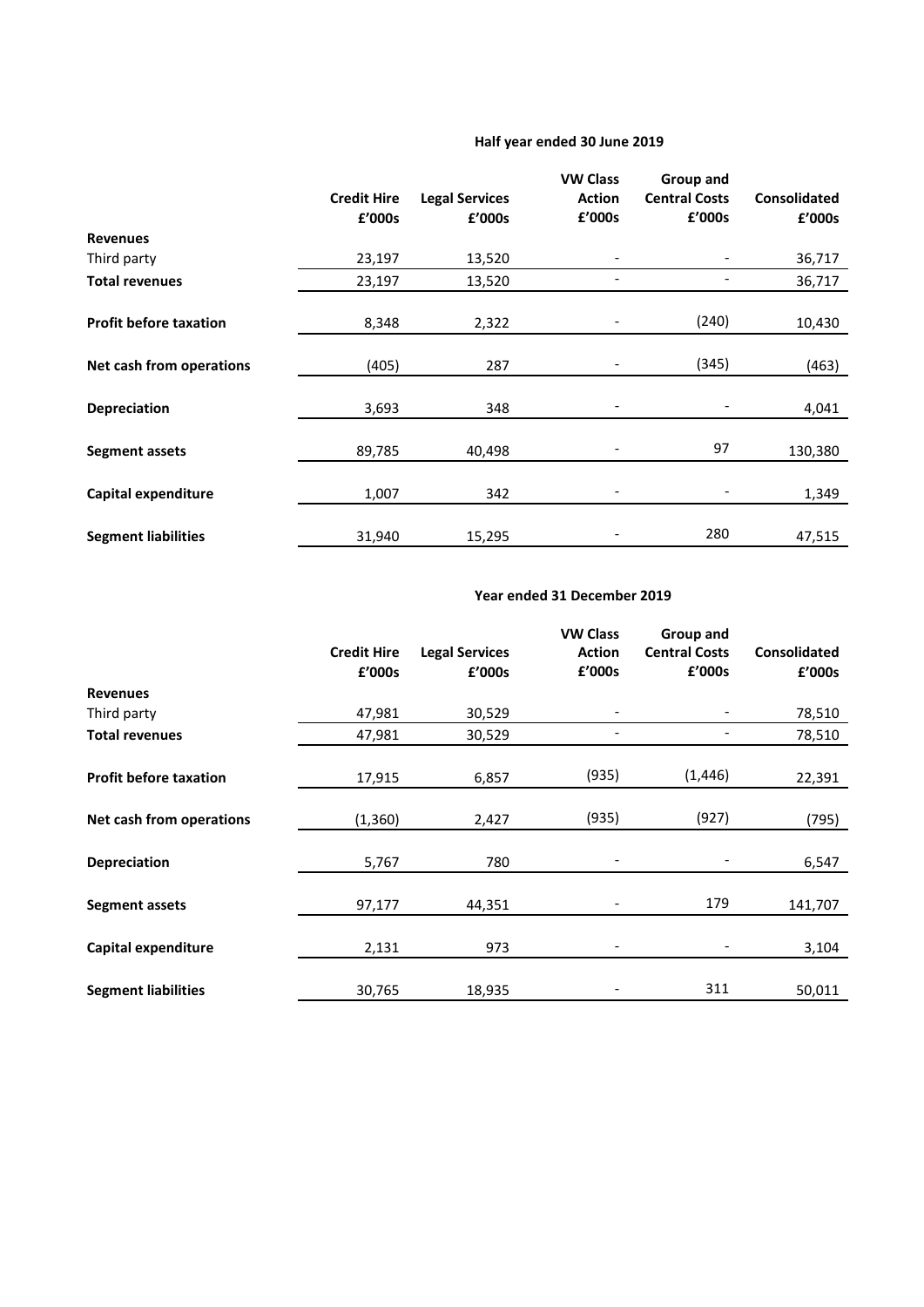# **3. Property, Plant and Equipment**

|                          | Property<br>improvement<br>£'000s | <b>Fixtures</b><br>fittings &<br>equipment<br>£'000s | <b>Motor</b><br>vehicles<br>£'000s | <b>Office</b><br>equipment<br>£'000s | <b>Total</b><br>£'000s |
|--------------------------|-----------------------------------|------------------------------------------------------|------------------------------------|--------------------------------------|------------------------|
| <b>Cost or valuation</b> |                                   |                                                      |                                    |                                      |                        |
| At 1 January 2019        | 341                               | 794                                                  | 4,457                              | 731                                  | 6,323                  |
| <b>Additions</b>         |                                   | 338                                                  | 983                                | 28                                   | 1,349                  |
| Disposals                |                                   |                                                      | (751)                              | (30)                                 | (781)                  |
| At 30 June 2019          | 341                               | 1,132                                                | 4,689                              | 729                                  | 6,891                  |
| Additions                | 112                               | 649                                                  | 938                                | 58                                   | 1,757                  |
| Adjustment / Disposals   |                                   |                                                      | (492)                              |                                      | (492)                  |
| At 31 December 2019      | 453                               | 1,781                                                | 5,135                              | 787                                  | 8,156                  |
| Additions                | 23                                | 289                                                  | 1,633                              | 52                                   | 1,997                  |
| <b>Disposals</b>         |                                   |                                                      | (1, 571)                           |                                      | (1, 571)               |
| At 30 June 2020          | 476                               | 2,070                                                | 5,197                              | 839                                  | 8,582                  |
| Depreciation             |                                   |                                                      |                                    |                                      |                        |
| At 1 January 2019        | 258                               | 246                                                  | 1,907                              | 642                                  | 3,053                  |
| Charge for year          | 5                                 | 84                                                   | 1,086                              | 17                                   | 1,192                  |
| Eliminated on disposal   |                                   |                                                      | (559)                              | (28)                                 | (587)                  |
| At 30 June 2019          | 263                               | 330                                                  | 2,434                              | 631                                  | 3,658                  |
| Charge for the year      | 10                                | 130                                                  | 1,082                              | 20                                   | 1,242                  |
| Adjustment / disposals   | $\overline{a}$                    |                                                      | (417)                              |                                      | (417)                  |
| At 31 December 2019      | 273                               | 460                                                  | 3,099                              | 651                                  | 4,483                  |
| Charge for the year      | 16                                | 177                                                  | 1,044                              | 20                                   | 1,257                  |
| Adjustment / disposals   |                                   |                                                      | (1, 214)                           |                                      | (1, 214)               |
| At 30 June 2020          | 289                               | 637                                                  | 2,929                              | 671                                  | 4,526                  |
| <b>Carrying amount</b>   |                                   |                                                      |                                    |                                      |                        |
| At 30 June 2020          | 187                               | 1,433                                                | 2,268                              | 168                                  | 4,056                  |
| At 31 December 2019      | 180                               | 1,321                                                | 2,036                              | 136                                  | 3,673                  |
| At 30 June 2019          | 78                                | 802                                                  | 2,255                              | 98                                   | 3,233                  |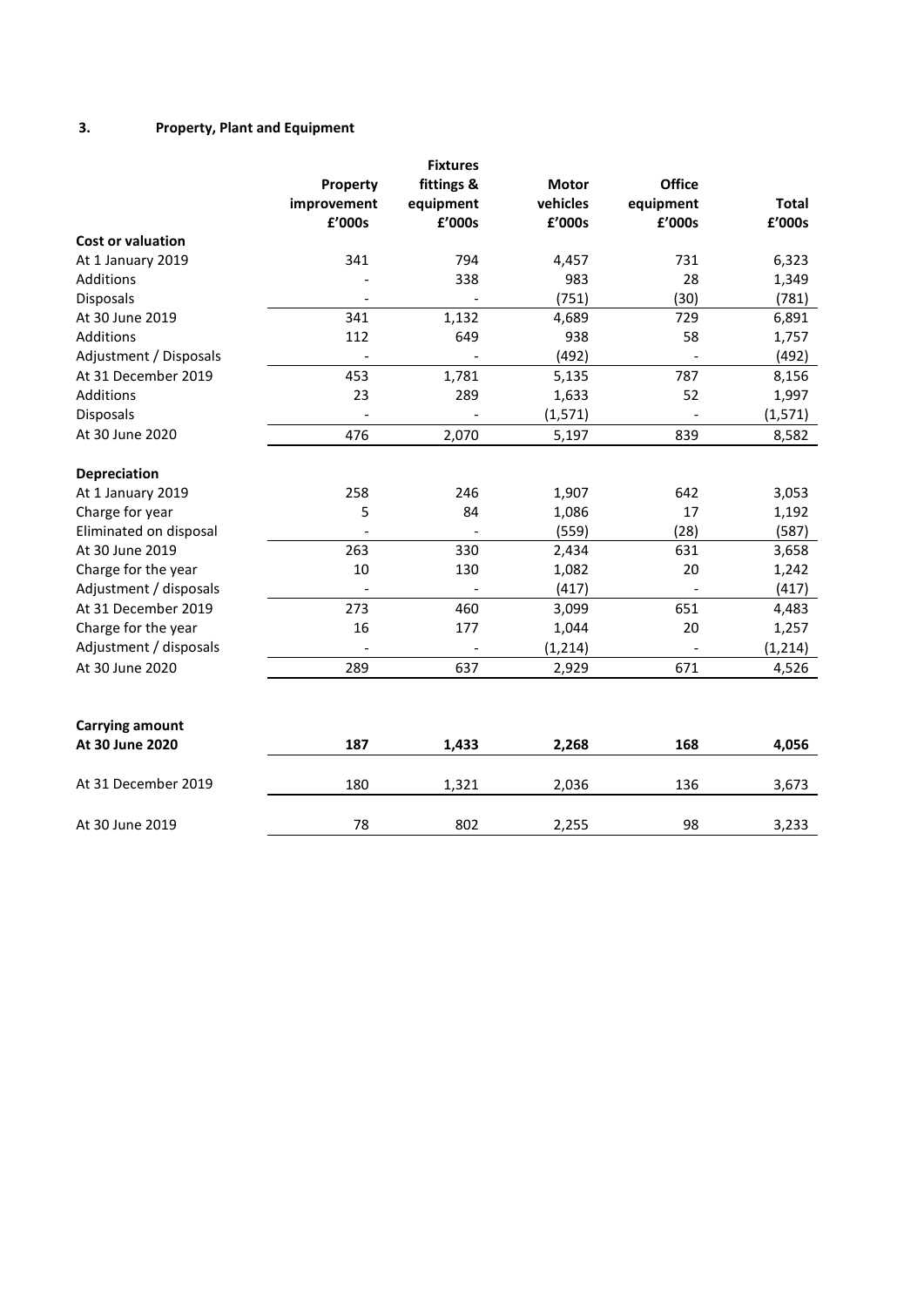## **4. Trade and Other Receivables**

|                                               | <b>Jun-20</b> | <b>Jun-19</b> | <b>Dec-19</b> |
|-----------------------------------------------|---------------|---------------|---------------|
|                                               | £'000s        | £'000s        | £'000s        |
| Trade receivables                             | 241,395       | 193,971       | 220,463       |
| Provision for impairment of trade receivables | (127, 291)    | (104,039)     | (119,479)     |
| Net trade receivables                         | 114,104       | 89,932        | 100,984       |
| Prepayments and accrued income                | 17,347        | 24,868        | 24,948        |
| Other debtors                                 | 816           | 2,041         | 1,414         |
| Deferred taxation                             | 112           |               | 112           |
|                                               | 132,379       | 116,841       | 127,768       |

The Group's exposure to credit and market risks, including impairments and allowances for credit losses, relating to trade and other receivables is disclosed in the financial risk management and impairment of financial assets note.

Trade receivables stated above include amounts due at the end of the reporting period for which an allowance for doubtful debts has not been recognised as the amounts are still considered recoverable and there has been no significant change in credit quality.